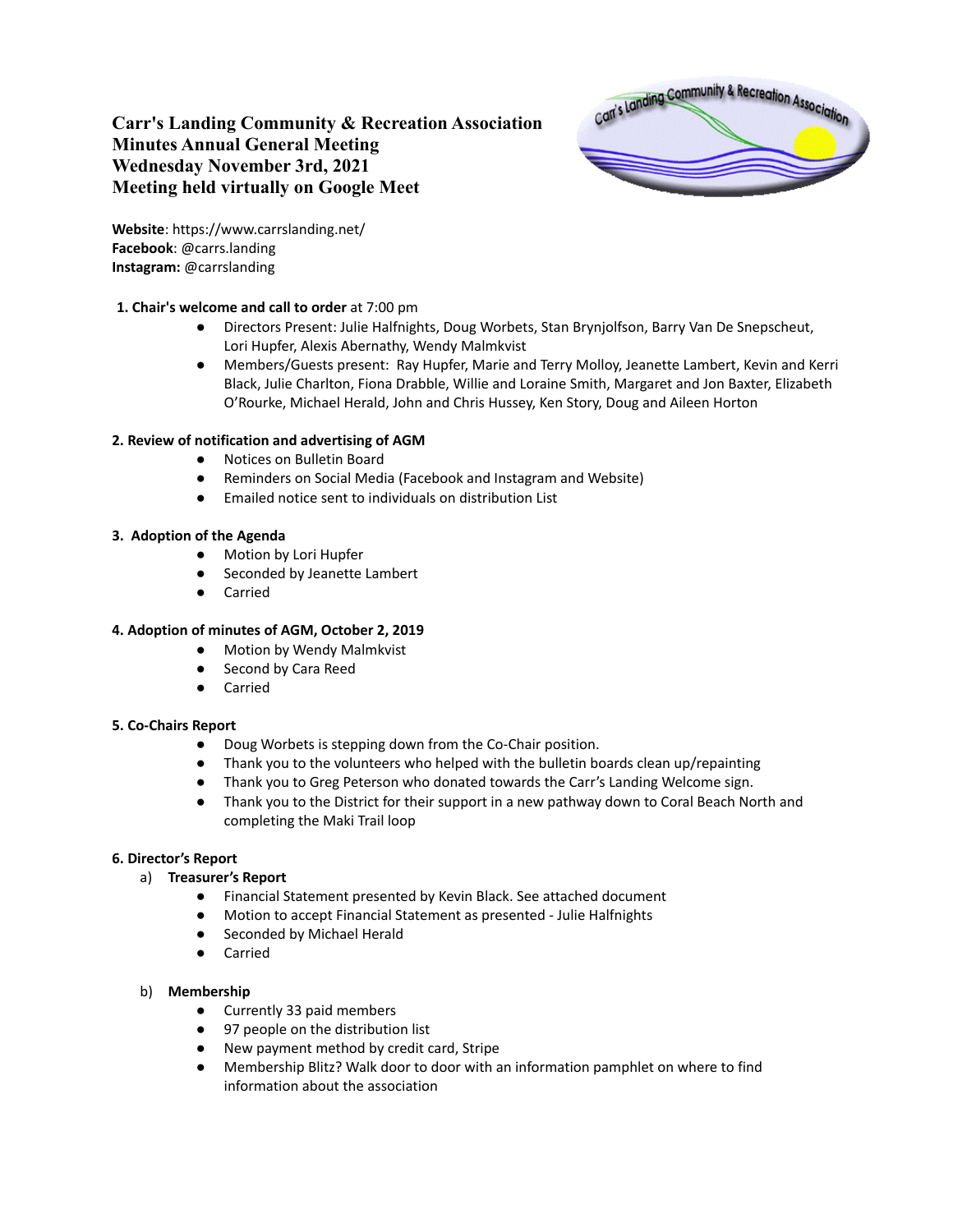#### c) **Communications**

- Wendy Malmkvist gave her report on the current communications strategy. A new Facebook page and Instagram page have been created.
- bulletin boards have been cleaned up and old/out of date ads removed
- Website is updated and actively maintained

#### d) **Parks and Recreation Advisory Committee**

- Julie Halfnights reported on the meeting highlights with the District re: 2019 CLCRA survey
- Thanks to Marie Malloy for her effort in advocating for the new handrail along the Maki Trail to Coral Beach route
- Thanks to the District for their contributions (\$1000 grant) and Walk Around Lake Country (WALK) support

### **7. Election of Officers:**

- Doug Worbets in stepping down as co-chair position
- Wendy Malmkvist is stepping down from secretary position
- Wendy Malmkvist will stay on as Communications
- Lori Hupfer took over memberships in October 2021
- Treasurer position is still open
- Nominations made and accepted for Directors;
	- Julie Halfnights chair
	- Wendy Malmkvist communications
	- Lori Hupfer memberships / secretary
	- Alexis Abernathy director
	- Stan director
- **Motion**: Nominations closed and above mentioned elected to the Board oOf Directors
- Moved by
- Seconded by
- Carried

### **8. Report from Carr's Landing Councillor Cara Reed**

Councillor Reed gave an update on Carr's Landing related activities over the past year:

- working with community advocates, CLC&RA and DLC to install the handrail at the improved Coral Beach/Maki Road Trail
- supporting the CLC&RA, WALC and the DLC on the improvements to the access at Coral Beach North
- responding to and supporting community concerns and questions including: line painting, road conditions, invasive species, speeding, buoys
- support for the new signage for the Scenic Sip wine tour route via the Economic Development and Tourism Committee
- liaising with the O'Rourke Family Vineyard team and CLC&RA to make the community aware of the opportunity to attend the July Open House organized by ORFV team following the first reading at Council (June 15) of the development application for Direct Control zoning.

### **Carr's Landing Water Master Plan**

Work is continuing to incorporate a strategy for Carr's Landing into the District's Water Master Plan. It is focusing on water quality and fire flows. There are a number of user groups: Eastside Utilities customers, Coral Beach Water System (municipal), properties with wells and properties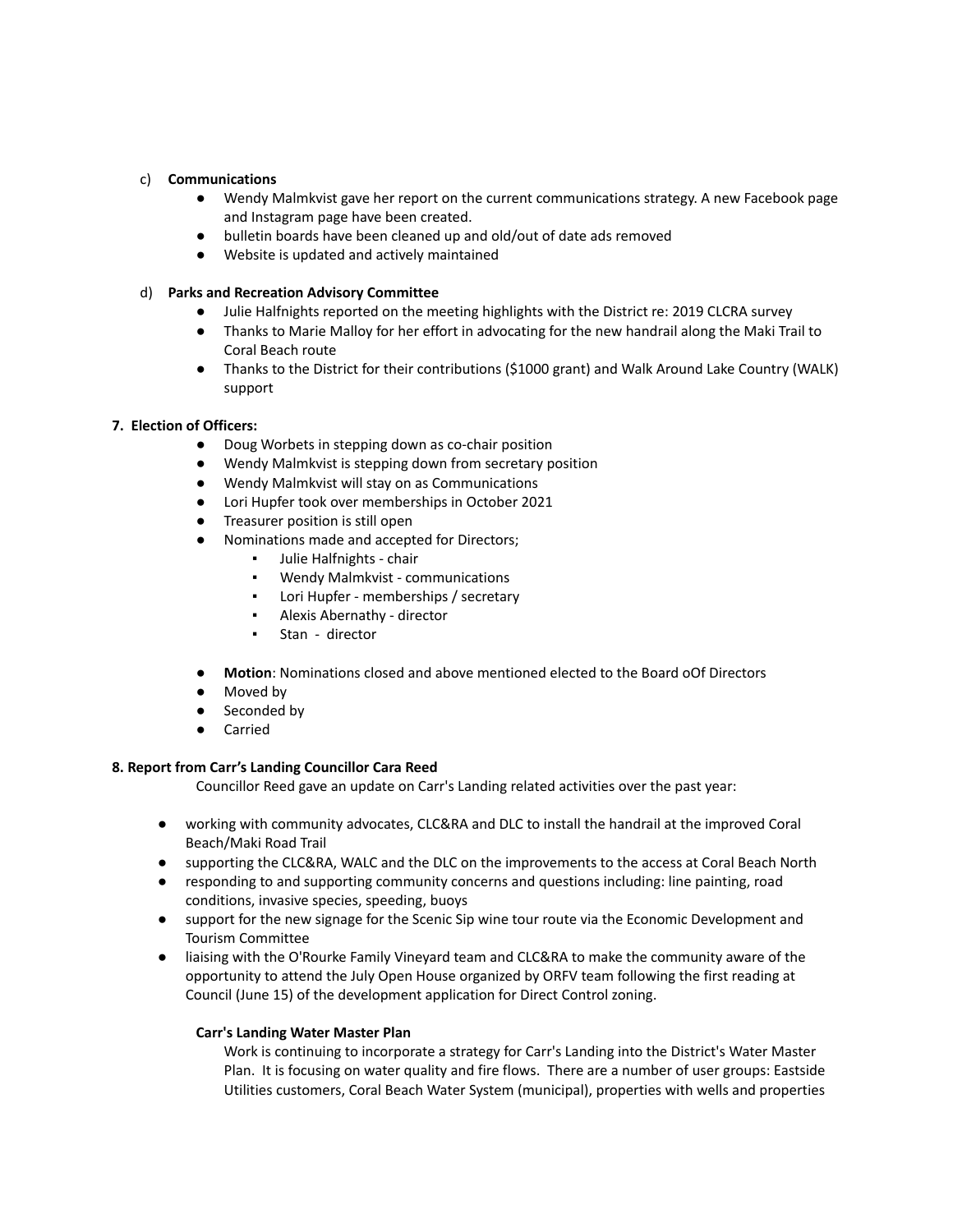which draw water from Lake Okanagan. A big thank you to CLC&RA Director Berry Van de Snepsheut for his participation on the Steering committee for the update to the Master Plan.

Community engagement was planned for summer 2021 but was paused as the District reviewed the need for a Water Sustainability Plan in light of the summer's heat dome and implications this might have for the longer term water use within the District. Hopefully the Water Sustainability Plan can be delivered alongside the update to the Water Master Plan.

[**Post meeting note:** the Water Master Plan and the Carr's Landing Servicing Strategy came to Council in the Strategy Session on November 16: the Agenda, minutes and video of the meeting can be found here:

[https://calendar.lakecountry.bc.ca/meetings/Detail/2021-11-16-1700-Strategy-Session\]](https://calendar.lakecountry.bc.ca/meetings/Detail/2021-11-16-1700-Strategy-Session)

#### **Wake Boats: Shoreline Disturbance/Water Intakes**

Research by the Okanagan Basin Water Board has highlighted the negative impact of wake boats on the shoreline and water intakes (both private and public). The research was completed on Kalamalka Lake however does apply to Okanagan Lake as well. The level of sediment disturbance even surprised the research team and, as a first step, has led to an education campaign across the Central Okanagan to encourage wake boats to move out to a minimum depth of 8m. It is hoped that there will be an app developed which would allow boaters to know when they are at 8m or more. The wake boat companies have been supportive of this, noting that a deeper water depth can give a better wake.

#### **Zebra Mussels:**

Signage continues to be in place to remind out-of-province boaters to diligently check their boats for evidence of zebra mussels. Currently no zebra mussels have been found but once they are here it will be devastating for our environment and also for any infrastructure (public or private) in the lakes.

#### **Kopje Park:**

Council asked staff to explore with the RDCO if it would be possible to make Kopje Park an off-leash dog park for the winter season with the aim of both improving community amenities and also perhaps being able to lessen the impact of the goose population and thereby avoiding some of the measures which have been taken in other municipalities. It will be off leash from October 1 to early March. RDCO staff have placed notices in the park and on social media, poop bags are provided and dog owners are strongly encouraged to pick up and dispose of all poop...even when its snowy. Being able to have a clean, waste free park in the spring is one of the deliverables for the project and critical if we would like to see the winter use continue long term. If anyone would like to join in a spring poop-patrol, please let Cara know!

#### **Community Concerns @ Meeting**

- The increase of construction traffic both from a noise issue (use of engine brakes) and the impact on the road surface. It was agreed that discussion should continue offline to get further details.
- A question was raised about the condition of Schaad Road and when it would be upgraded. Cara explained that the original plan for road replacement is listed in the 2012 Transportation for Tomorrow Plan along with all roads in the District, however this summer the District undertook a Road Condition Assessment for two reasons: one to review and update the renewal plans in light of the current conditions and two to reflect the move to the Mobility Master Plan which focuses not just on roads for cars etc but on active transportation (walking, biking etc). Council are anticipating that the results of the Road Assessment audit will be reported to Council at a Strategy session in the coming months.